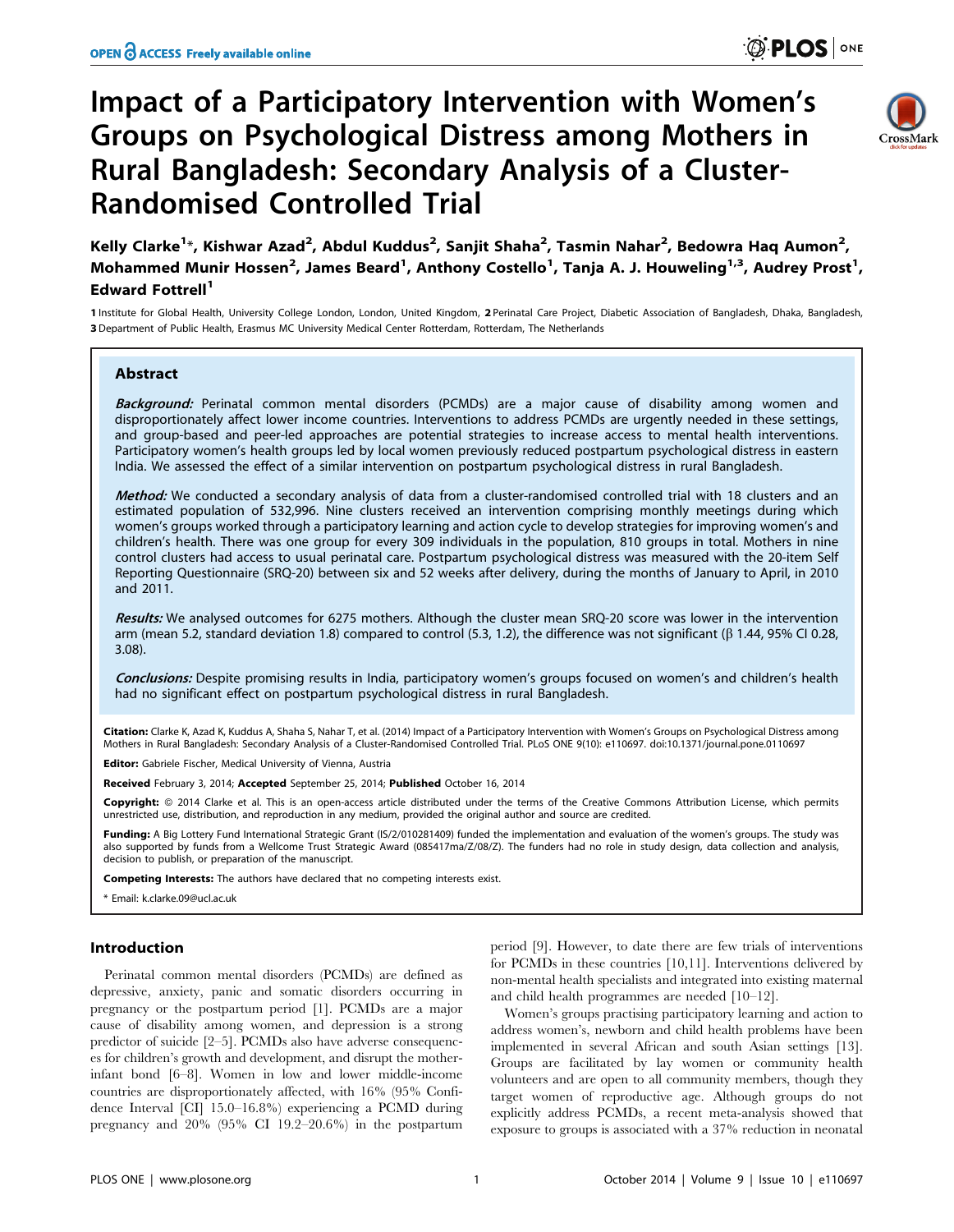mortality (Odds Ratio [OR] 0.63 95% Confidence Interval [CI] 0.32, 0.94) a key predictor of PCMDs [13]. Groups may also reduce maternal complications during the perinatal period and neonatal deaths, improve social support and problem-solving skills, and are therefore a potential strategy to improve maternal mental health [14,15]. In rural eastern India exposure to groups reduced moderate postpartum psychological distress, a proxy for PCMDs, by 57% (OR 0.43 95% CI 0.23, 0.80) within geographical clusters that had received the intervention, albeit only in the third year of the trial [15].

Population coverage, as well as the proportion of pregnant women attending groups, predict the effect size of women's groups on neonatal and maternal mortality [13]. In rural eastern India, population coverage was 468 per group and the proportion of pregnant women attending at least one group meeting was 55% in the final year of intervention, during which time the reduction in moderate postpartum psychological distress was detected [14]. In rural Bangladesh women's groups have been evaluated in two trials. In the first trial (2005–2007) coverage was 1414 per group, only 3% of pregnant women attended groups (477/15,695) and there was no impact on neonatal mortality [16]. In the second trial (2009–2011) coverage increased to 309 per group, attendance among pregnant women increased to 36% (3326/9109) and neonatal mortality was reduced by 38% (Risk Ratio [RR] 0.62 95% CI 0.43, 0.89) [17]. In Bangladesh there is a high prevalence of PCMDs ranging from 22 to 52%, and a lack of mental health resources in rural areas [18–20]. In light of proven mental health benefits of women's groups in rural eastern India, and using data from the second Bangladeshi trial, we aimed to assess the impact of groups on postpartum psychological distress in rural Bangladesh.

#### Methods

#### Ethics statement

The trial was approved by the Ethical Review Committee of the Diabetic Association of Bangladesh and by University College London Research Ethics Committee (ID number: 1488/001), and registered as ISRCTN01805825. Permission for the trial was obtained from community leaders. The consent process, approved by the ethics committees, involved briefing respondents about the trial aims, the interview process and data storage and usage, and respondents were free to decline participation. We sought verbal, as opposed to written, consent from respondents because many of them were illiterate. Consent was documented by the interviewer at the time of interview and subsequently entered into the trial database. Respondents were made aware of appropriate healthcare facilities if they or their children were ill.

#### Study setting and design

We conducted a secondary analysis of a cluster-randomised controlled trial of participatory women's groups to address women's, newborn and child health problems in rural Bangladesh. Neonatal mortality was the primary outcome and postpartum psychological distress, a proxy for PCMDs, was an additional outcome. The full design of the trial has been reported elsewhere [17,21]. Briefly, January to December 2008 was the baseline period and the trial ran from  $1<sup>st</sup>$  January 2009 to  $30<sup>th</sup>$  June 2011. The trial was located in Moulvibazar, Faridpur and Bogra districts, which were purposively selected because of the presence of Diabetic Association of Bangladesh (BADAS) programmes, and to represent the geographically diversity of rural Bangladesh. In each district two upazillas (sub-districts) and three unions per upazilla were sampled on the basis of being accessible from BADAS district headquarters but having limited access to perinatal health care facilities. Unions comprise a group of adjacent villages, are the lowest administrative unit in Bangladesh and were the unit of clustering in the trial.

The six unions in each district (18 unions in total) were randomly allocated to both intervention and control arms by drawing folded papers from a bottle using a pre-specified allocation sequence. The estimated population size in the study unions was 532,996 people, in 117,914 households [17]. Around 80% of the population is Muslim, and the rest are mainly Hindu. Around half of the women who recently delivered never went to school or only attended primary education. Baseline neonatal (38/ 1000) and pregnancy-related (188/100000) mortality rates in the study districts were high [17]. In Moulvibazar there are several tea garden estates. Workers on these estates (tea garden residents) are mainly of Indian descent and Hindu, since their ancestors were brought from India by former British rulers [22,23]. They tend to be socioeconomically disadvantaged compared to non-tea garden residents.

# Intervention and control arm activities

Women's groups comprised 162 'old groups' from the first trial (2005–2007) plus 648 'new groups' implemented during the second trial (2009–2011). Groups convened monthly and worked through a learning and action cycle that involved group members identifying and prioritising issues affecting the health of mothers and newborns (Cycle 1) or women and children (Cycle 2) in their communities, and developing and implementing strategies to address these issues. New groups worked through Cycle 1, whereas old groups who had previously completed Cycle 1 during the first trial worked through Cycle 2. Groups were participatory, rather than prescriptive, ensuring strategies were culturally appropriate. Strategies differed across groups and included home visits, using social dramas and picture card games to raise awareness of common health problems, prevention and treatment strategies, and collecting voluntary donations to community funds to facilitate care seeking. Mental health issues were not explicitly addressed during either cycle. Local women of reproductive age with at least some high school education were recruited to facilitate group meetings, and groups held community meetings to encourage the wider community to engage with their strategies. Groups took approximately 20 months to work through the cycles. Both intervention and control clusters received health strengthening activities, including training of traditional birth attendants in essential newborn and maternal care, essential obstetrics and neonatology education sessions for doctors and provision of health equipment for community clinics.

# Target group and respondents

Women's groups were open to all community members, however the target group was women of reproductive age, especially pregnant and newly married women. The women's group intervention was expected to have effects reaching beyond group members to non-attenders. We therefore collected data at a population level from all women permanently residing in the study districts who gave birth during the trial period. We excluded women who were not permanently residing in the study area, as it was unlikely they were exposed to the women's group intervention.

# Data collection and measurement of postpartum psychological distress

Traditional birth attendants identified all deaths and births in the study districts and received a financial incentive for reporting each event. Monitors visited the households to verify the birth or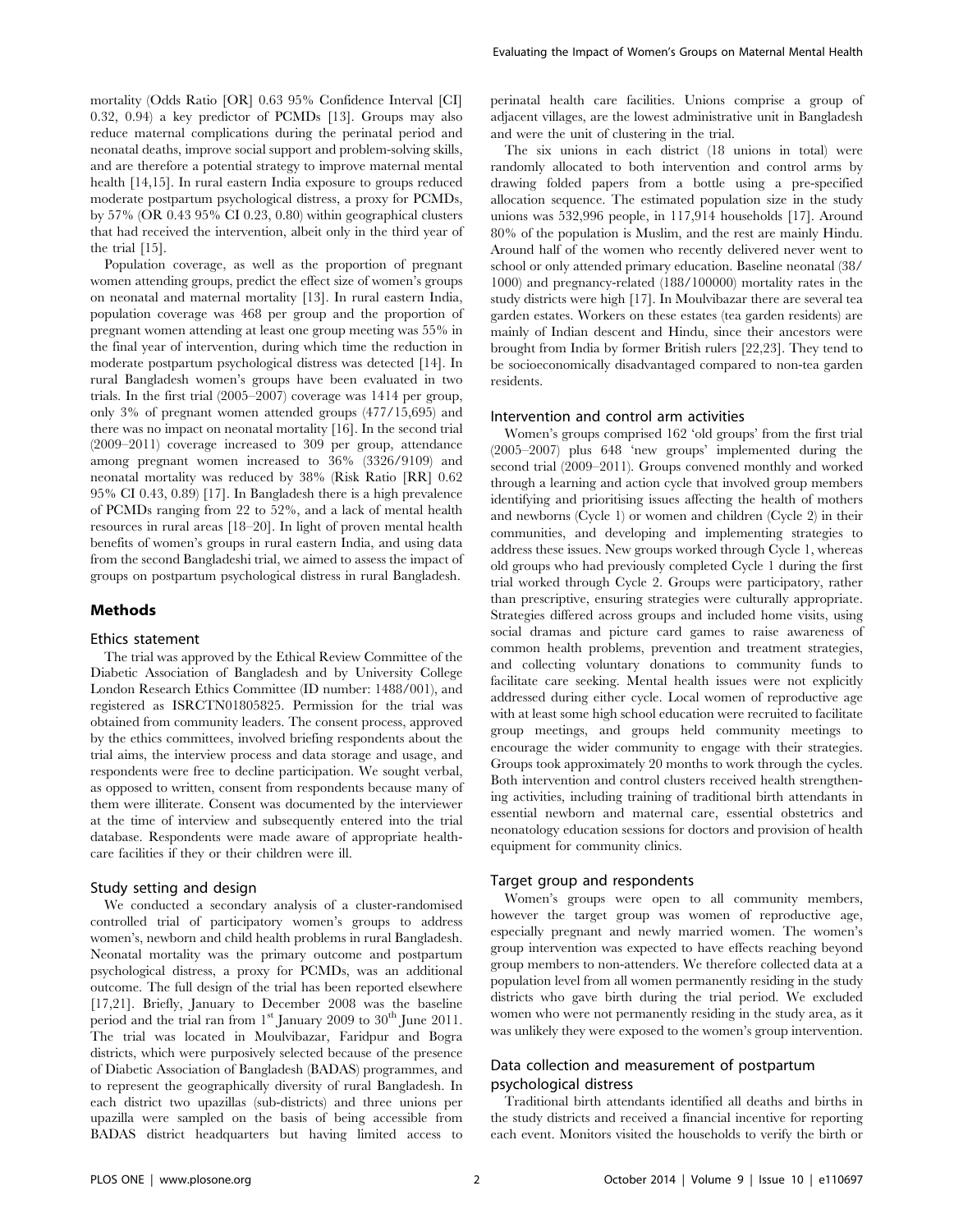

Figure 1. Sample selection procedure for evaluation of the effect of women's groups on postpartum psychological distress. From 25,615 births and deaths ('events') over the 24 study months in 2010 and 2011 we excluded data from: 17,181 events that did not occur within the SRQ-20 data collection periods; 62 events where it was not possible to conduct an interview due to migration or refusal; 1945 events associated with mothers who were temporary residents in the study area; nine events associated with a maternal death; 100 events associated with mothers who had previously delivered during the SRQ-20 data collection periods, either because of multiple births or through repeated births; 23 mothers due to missing SRQ-20 data. In total, 6275 mothers were included in the final sample. doi:10.1371/journal.pone.0110697.g001

death. After a birth an interview was conducted between a minimum of six weeks and a maximum of 52 weeks postpartum. The interview included questions about healthcare, socioeconomic status and postpartum psychological distress. As in several community-based randomised controlled trials of participatory interventions, monitors and respondents were aware of allocation, however there were no incentives or disincentives for over- or under-reporting births, deaths or postpartum psychological distress. Furthermore, mechanisms existed to identify any inaccuracies, such as monitoring process data on a monthly basis and cross-checking a sample of data through re-interview [21].

Postpartum psychological distress was measured using the 20 item Self Reporting Questionnaire (SRQ-20) [24]. This tool has been used to screen for common mental disorders, including PCMDs, in a variety of low-income settings [25]. The tool comprises 20 yes/no questions about symptoms of depression and anxiety experienced in the past 30 days. Responses were summed to produce a total score ranging from 0 to 20.

The main trial sample size calculations were carried out for neonatal mortality. We also sought to estimate the power of the study to detect changes in postpartum psychological distress among mothers. We carried out power calculations using a cut-off  $SRQ$  score  $\geq 6$  to indicate the presence of distress for baseline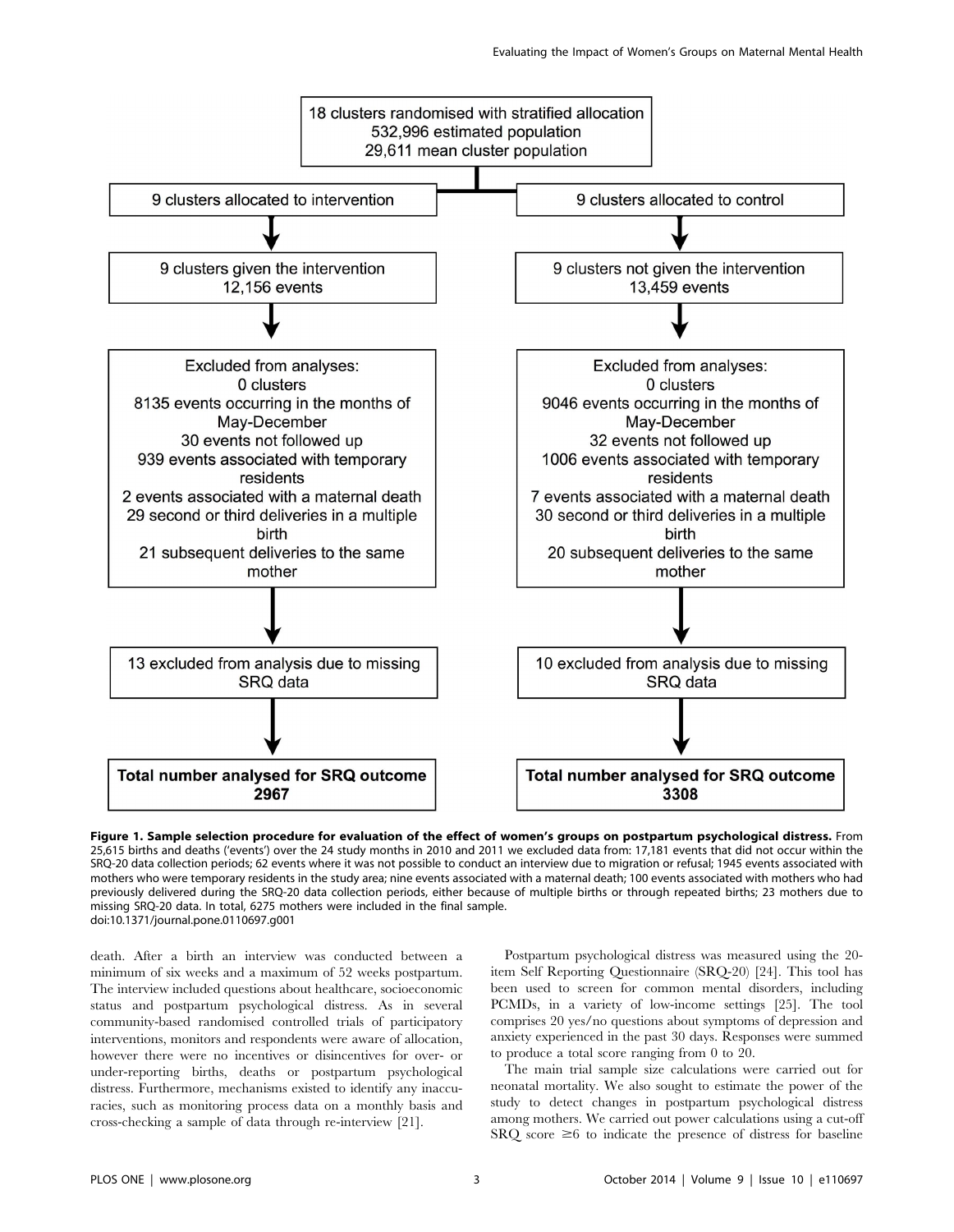Table 1. Respondent characteristics for intervention and control areas (with and without tea garden residents) at baseline and during the SRQ-20 data collection period.

|                                                      | <b>BASELINE (JANUARY-DECEMBER 2008)</b> |                                                             | SRQ-20 DATA COLLECTION (JAN-APRIL 2010 & 2011)       |                     |                                                             |                                                             |
|------------------------------------------------------|-----------------------------------------|-------------------------------------------------------------|------------------------------------------------------|---------------------|-------------------------------------------------------------|-------------------------------------------------------------|
|                                                      | <b>Intervention</b>                     | Control                                                     | Control                                              | <b>Intervention</b> | Control                                                     | Control                                                     |
|                                                      | $(N = 5027)$                            | <b>Excluding</b><br>tea-garden<br>residents<br>$(N = 5013)$ | Including<br>tea-garden<br>residents<br>$(N = 5571)$ | $(N = 2967)$        | <b>Excluding</b><br>tea garden<br>residents<br>$(N = 2823)$ | <b>Including</b><br>tea garden<br>residents<br>$(N = 3308)$ |
| Age (years)                                          |                                         |                                                             |                                                      |                     |                                                             |                                                             |
| Mean (SD)                                            | 24.7 (5.6)                              | 24.6(5.5)                                                   | 24.6 (5.4)                                           | 24.5(5.3)           | 24.8 (5.4)                                                  | 24.8 (5.4)                                                  |
| Age at first<br>pregnancy (years)                    |                                         |                                                             |                                                      |                     |                                                             |                                                             |
| Mean (SD)                                            | 18.4(2.8)                               | 18.5(2.7)                                                   | 18.6(2.6)                                            | 18.4(2.6)           | 18.6(2.6)                                                   | 18.7(2.6)                                                   |
| Gravidity                                            |                                         |                                                             |                                                      |                     |                                                             |                                                             |
| Mean (SD)                                            | 2.7(1.7)                                | 2.5(1.6)                                                    | 2.5(1.6)                                             | 2.5(1.6)            | 2.5(1.6)                                                    | 2.5(1.6)                                                    |
| Religion                                             |                                         |                                                             |                                                      |                     |                                                             |                                                             |
| Islam (%)                                            | 4539 (90.3)                             | 4523 (90.2)                                                 | 4605 (82.7)                                          | 2626 (88.5)         | 2551 (90.4)                                                 | 2594 (78.5)                                                 |
| Hindu (%)                                            | 479 (9.5)                               | 487 (9.7)                                                   | 959 (17.2)                                           | 341 (11.5)          | 270 (9.6)                                                   | 708 (21.4)                                                  |
| Other (%)                                            | 9(0.2)                                  | 3(0.1)                                                      | 7(0.1)                                               | 0(0)                | 1(0.0)                                                      | 1(0.0)                                                      |
| <b>Education</b>                                     |                                         |                                                             |                                                      |                     |                                                             |                                                             |
| Never went to school (%)                             | 1261 (25.1)                             | 1091 (21.8)                                                 | 1437 (25.8)                                          | 617 (20.8)          | 529 (18.7)                                                  | 810 (24.5)                                                  |
| Primary education (%)                                | 1795 (35.7)                             | 1609 (32.1)                                                 | 1727 (31.0)                                          | 1129 (38.1)         | 942 (33.4)                                                  | 1059 (32.0)                                                 |
| Secondary or above (%)                               | 1971 (39.2)                             | 2313 (46.1)                                                 | 2407 (43.2)                                          | 1221 (41.2)         | 1352 (47.9)                                                 | 1439 (43.5)                                                 |
| Household assets**                                   |                                         |                                                             |                                                      |                     |                                                             |                                                             |
| None (%)                                             | 1840 (36.6)                             | 1635 (32.6)                                                 | 1939 (34.8)                                          | 630 (21.2)          | 534 (18.9)                                                  | 737 (22.3)                                                  |
| One (%)                                              | 1056 (21.0)                             | 1017 (20.3)                                                 | 1087 (19.5)                                          | 802 (27.0)          | 708 (25.1)                                                  | 801 (24.1)                                                  |
| Two (%)                                              | 722 (14.4)                              | 636 (12.7)                                                  | 697 (12.5)                                           | 438 (14.8)          | 449 (15.9)                                                  | 511 (15.5)                                                  |
| Three or more (%)                                    | 1409 (28.0)                             | 1723 (34.4)                                                 | 1846 (33.1)                                          | 1097 (37.0)         | 1132 (40.1)                                                 | 1259 (38.1)                                                 |
| <b>Perinatal health</b><br>care utilization          |                                         |                                                             |                                                      |                     |                                                             |                                                             |
| Facility deliveries (%)                              | 943 (18.8)                              | 1065 (21.3)                                                 | 1114 (20.0)                                          | 820 (27.6)          | 796 (28.2)                                                  | 862 (26.1)                                                  |
| 4 or more ANC<br>check-ups by formal<br>provider (%) | 546 (10.9)                              | 648 (12.9)                                                  | 676 (12.1)                                           | 541 (18.2)          | 386 (13.7)                                                  | 398 (12.0)                                                  |
| <b>Counts of births</b><br>and deaths                |                                         |                                                             |                                                      |                     |                                                             |                                                             |
| Number of births                                     | 4965                                    | 4930                                                        | 5485                                                 | 2876                | 2749                                                        | 3216                                                        |
| Neonatal mortality<br>rate per 1000 livebirths       | 38.3                                    | 35.3                                                        | 37.2                                                 | 14.6                | 28.0                                                        | 28.3                                                        |

\*\*Assets included in the variable: radio, electric fan, television, fridge, mobile phone, bicycle, generator and electricity.

doi:10.1371/journal.pone.0110697.t001

prevalences ranging between 10–20%, with an estimated k value of 0.3 [26,27]. Assuming 500 births per year per cluster, if the baseline prevalence of postpartum psychological distress was 10%, collecting data over 12 months would allow us to detect a 35% reduction in distress with 64.4–70.2% power at the 95% confidence level, and between 69 and 75% power if the baseline prevalence was 20%. Collecting data for 24 months would only yield a marginal increase in power (68.7–74.4%). In order not to impose a burden of continuous data collection on the monitoring team, we therefore planned to collect data on postpartum psychological distress for four months (January to April) per year over three years. We screened each mother for postpartum psychological distress once per birth: data are therefore crosssectional. We did not exclude any mothers for mental ill-health reasons. Some mothers delivered more than once in the study period, because of multiple births (twins or triplets) or through repeated pregnancies. To avoid duplicating cases we therefore only used data associated with the firstborn infant of a multiple birth, or the first birth during the SRQ-20 data collection period.

# Statistical analysis

A researcher who was not involved in the design or management of the trial (KC) carried out the analysis independently. We assigned mothers to the cluster in which their delivery was registered, and estimated the intra-cluster correlation coefficient (ICC) for postpartum psychological distress using a large oneway ANOVA to assess how symptoms clustered. We used an  $SRQ-20$  score  $\geq 6$  to report the prevalence of psychological distress because a previous study in urban Bangladesh found that this score discriminated best for psychiatric disorders, though the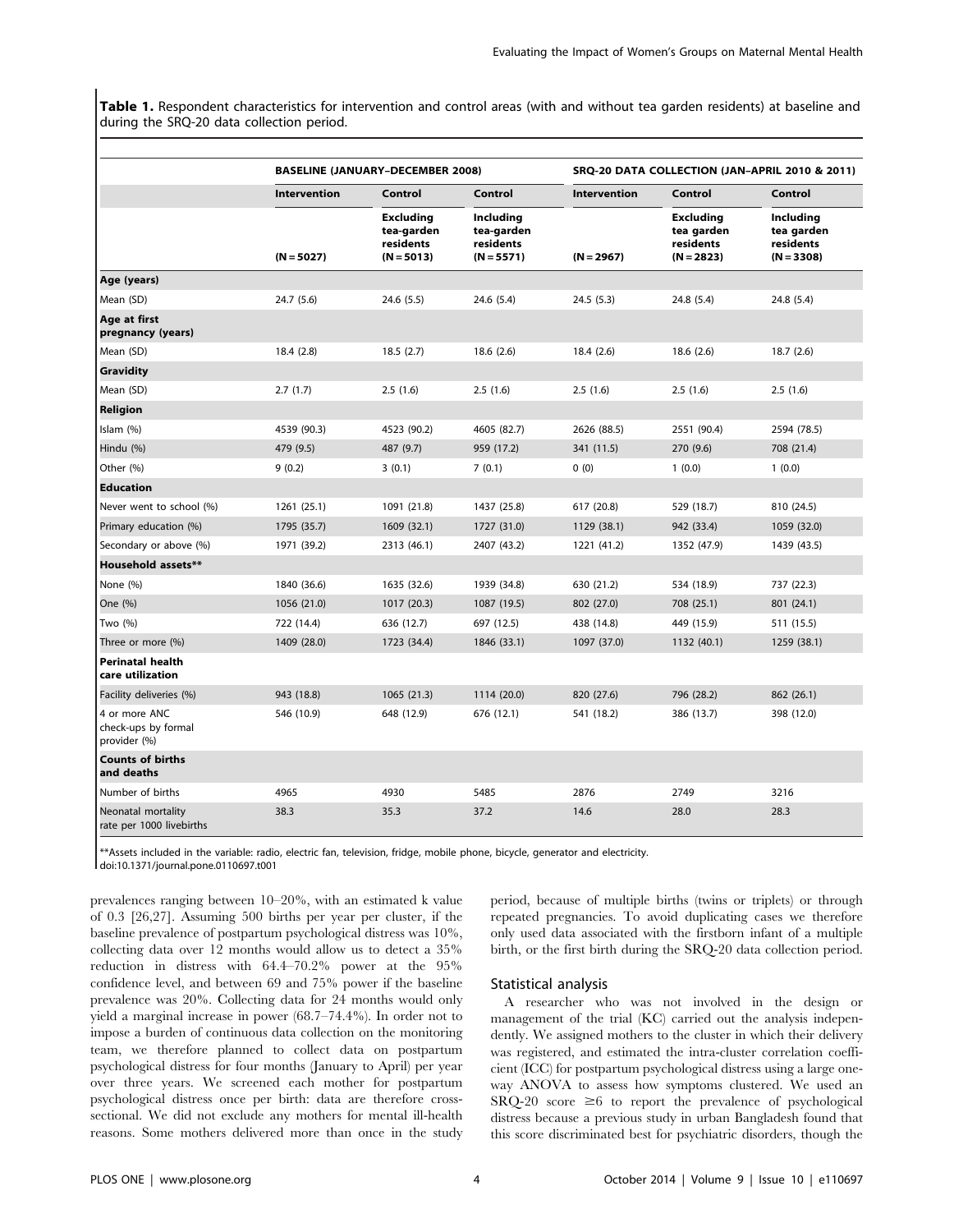Table 2. Women's group participation rates among respondents screened with the SRQ-20.

|                                            | <b>Proportion of</b><br>women in intervention<br>clusters (%) N = 2967 | Proportion of women in<br>intervention clusters that<br>attended groups (%) N = 1037 |
|--------------------------------------------|------------------------------------------------------------------------|--------------------------------------------------------------------------------------|
| Age group                                  |                                                                        |                                                                                      |
| $<$ 20 years                               | 505 (17.0)                                                             | 137 (13.2)                                                                           |
| 20-29 years                                | 1889 (63.7)                                                            | 676 (65.2)                                                                           |
| 30-39 years                                | 549 (18.5)                                                             | 220 (21.2)                                                                           |
| 40 years or older                          | 24(0.8)                                                                | 4(0.4)                                                                               |
| Religion                                   |                                                                        |                                                                                      |
| Muslim                                     | 2626 (88.5)                                                            | 933 (90.0)                                                                           |
| Hindu                                      | 341 (11.5)                                                             | 104 (10.0)                                                                           |
| Other                                      | 0(0)                                                                   | 0(0)                                                                                 |
| Maternal education                         |                                                                        |                                                                                      |
| Never went to school/less than 1 year      | 617 (20.8)                                                             | 231(22.3)                                                                            |
| Primary education/non-formal               | 1129 (38.1)                                                            | 441 (42.5)                                                                           |
| Secondary or above                         | 1221 (41.2)                                                            | 365 (35.2)                                                                           |
| Household                                  |                                                                        |                                                                                      |
| None (%)                                   | 630 (21.2)                                                             | 381 (19.7)                                                                           |
| One (%)                                    | 802 (27.0)                                                             | 537 (27.8)                                                                           |
| Two (%)                                    | 438 (14.8)                                                             | 267 (13.8)                                                                           |
| Three or more (%)                          | 1097 (37.0)                                                            | 745 (38.6)                                                                           |
| Primigravid                                | 996 (32.6)                                                             | 253 (24.0)                                                                           |
| Experienced a neonatal death or stillbirth | 133 (4.5)                                                              | 53(5.1)                                                                              |
| $SRQ-20$ score $>6$                        | 1028 (34.7)                                                            | 351 (33.9)                                                                           |

doi:10.1371/journal.pone.0110697.t002

sensitivity (62%) and specificity (69%) were quite low [28]. In order to avoid over-reliance on this cut-off score, we therefore evaluated the impact of women's groups using the SRQ-20 data as a continuous outcome, through a t-test of cluster means weighted by inverse variance, accounting for clustering at the union and district level [27]. We log transformed SRQ-20 data, adding 0.1 to each value to account for scores of zero. The results are reported on the original scale, interpreted as the ratio of the geometric mean SRQ-20 score in the intervention arm over the geometric mean score in the control arm. Analyses were not adjusted for confounders such as age, education or asset ownership, since these factors were relatively balanced across trial arms at baseline. We excluded a small number of cases with missing SRQ-20 data (0.4% 23/6275). We decided a priori to conduct analyses with and without tea garden residents. The trial in eastern India only reported a significant effect of women's groups on distress in its final year [15]. We therefore planned to stratify our analyses by year of birth. Our main analyses used data collected during the trial period in 2010 and 2011. After the trial, groups carried on meeting and surveillance and data collection continued. Systematic differences in neonatal mortality rates between control and intervention arms were only evident from April 2011. If an intervention effect of women's groups on postpartum psychological distress was dependent on a reduction in neonatal mortality, we would have been unable to detect it using data from the trial period only, since SRQ-20 data were collected only during the months of January to April. We therefore conducted a post-hoc sensitivity analysis including further SRQ-20 data collected between 1 January and 30 April 2012. All analyses were carried out in Stata version 12 [29]. We will make an anonymised version of the dataset used for the analyses in this article available to researchers upon completion of a simple data request form, which can be obtained from Dr Audrey Prost [\(Audrey.Prost@ucl.ac.uk\)](Audrey.Prost@ucl.ac.uk).

# Results

Figure 1 shows the selection process of data included in the trial analysis for the postpartum psychological distress outcome. In total, data were available for 25,615 births and deaths over the 24 study months in 2010 and 2011. After excluding data from events that did not occur within the SRQ-20 data collection periods (January to April inclusive, 2010 and 2011), there were 4021 and 4413 events in intervention and control clusters, respectively. Of these we excluded 62 events where it was not possible to conduct an interview due to migration or refusal. Although the exact number or mothers who refused interview is not known it is believed to be extremely low  $(<1%$ ). We excluded data from 1945 events associated with mothers who were temporary residents in the study area and nine events associated with a maternal death. In order to remove data from duplicate interviews associated with the same mother, we excluded data from 100 events associated with mothers who had previously delivered during the SRQ-20 data collection period, either because of multiple births or through repeated births. At this stage the denominator for analyses was mothers rather than events and we excluded 23 mothers due to missing SRQ-20 data. In total, 6275 mothers were included in the final sample. The median interval between childbirth and interview was 70 days (interquartile range: 52–102) and it was similar in control and intervention areas.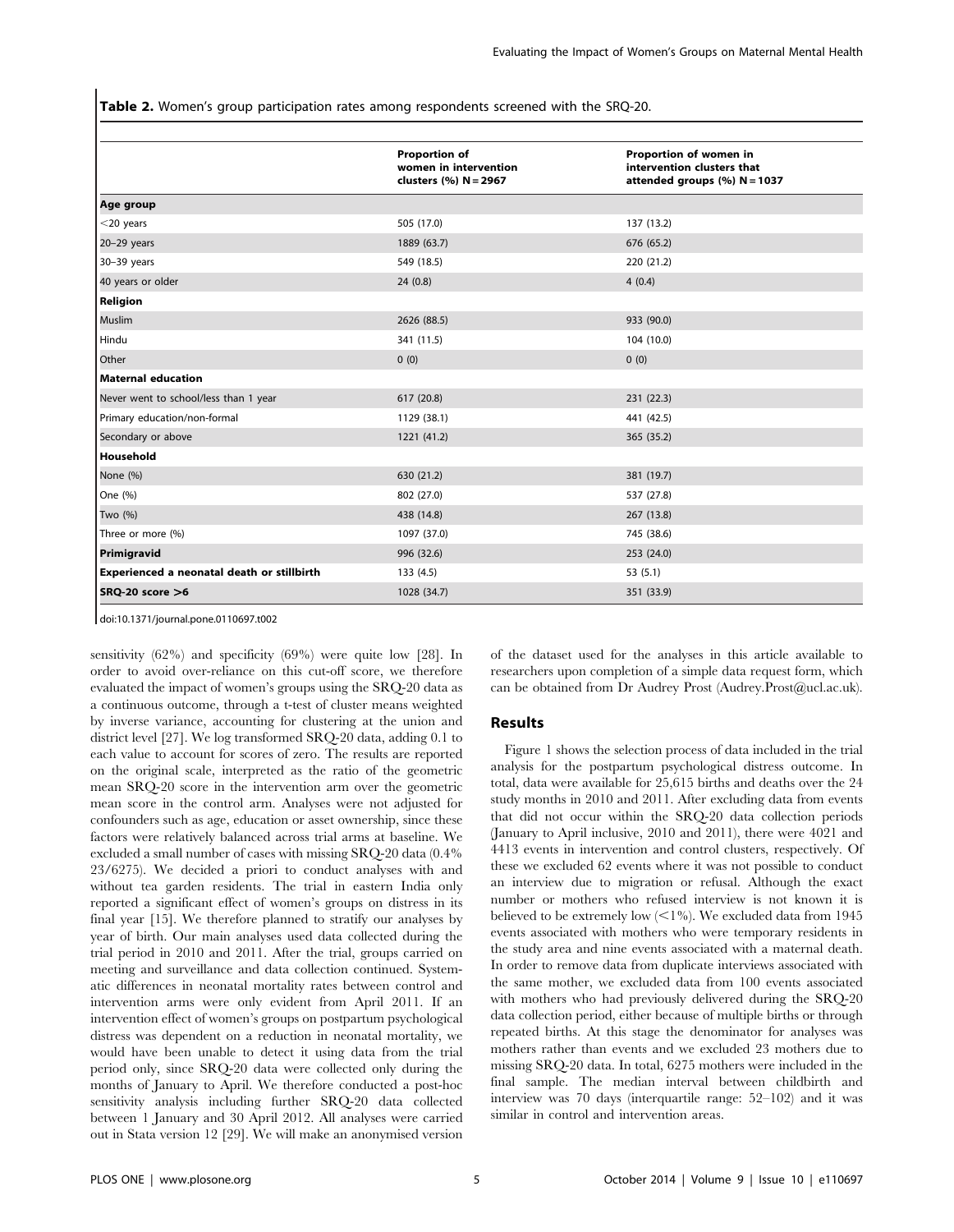| veal.                                                                                                         |  |
|---------------------------------------------------------------------------------------------------------------|--|
|                                                                                                               |  |
|                                                                                                               |  |
|                                                                                                               |  |
|                                                                                                               |  |
|                                                                                                               |  |
|                                                                                                               |  |
|                                                                                                               |  |
|                                                                                                               |  |
|                                                                                                               |  |
|                                                                                                               |  |
|                                                                                                               |  |
|                                                                                                               |  |
|                                                                                                               |  |
|                                                                                                               |  |
|                                                                                                               |  |
|                                                                                                               |  |
| istress (SRQ-20 score $\geq$ 6) in intervention and control areas (with and without tea garden residents), by |  |
|                                                                                                               |  |
|                                                                                                               |  |
|                                                                                                               |  |
|                                                                                                               |  |
|                                                                                                               |  |
| えっこくこく                                                                                                        |  |
| 3                                                                                                             |  |
|                                                                                                               |  |
|                                                                                                               |  |
| í                                                                                                             |  |
|                                                                                                               |  |
|                                                                                                               |  |
|                                                                                                               |  |
|                                                                                                               |  |
| i<br>Santa Caraca                                                                                             |  |
|                                                                                                               |  |
|                                                                                                               |  |
|                                                                                                               |  |

|                                           | <b>Mothers</b><br>ξ | prevalence<br>Overall | District prevalence |            |             | duster<br>Mean<br>score | prevalence<br>cluster<br>Mean | Mean<br>(SD) | Median<br>(IQR) |
|-------------------------------------------|---------------------|-----------------------|---------------------|------------|-------------|-------------------------|-------------------------------|--------------|-----------------|
|                                           |                     |                       | Bogra               | Faridpur   | Moulvibazar |                         |                               |              |                 |
| 2010 and 2011                             |                     |                       |                     |            |             |                         |                               |              |                 |
| Intervention                              | 2967                | 1028 (34.7)           | 320 (34.7)          | 296 (27.9) | 412 (41.9)  | 5.2 (1.8)               | 34.8 (16.8)                   | 5.2(4.3)     | $4(2-8)$        |
| Control excluding tea<br>garden residents | 2823                | 1014 (35.9)           | 286 (30.2)          | 381 (34.3) | 347 (45.4)  | 5.3 (1.4)               | 33.7 (14.0)                   | 5.5 (4.5)    | $4(2-9)$        |
| Control including tea<br>garden residents | 3308                | 1180 (35.7)           | 286 (30.2)          | 381 (34.3) | 513 (41.1)  | 5.3 (1.2)               | 34.3 (12.2)                   | 5.4(4.6)     | $4(2-8)$        |
| 2010, 2011 and 2012                       |                     |                       |                     |            |             |                         |                               |              |                 |
| Intervention                              | 4260                | 1354 (31.8)           | 437 (32.8)          | 378 (25.4) | 539 (37.5)  | 4.9 (1.7)               | 32.1 (16.3)                   | 4.9 (4.1)    | $4(2-8)$        |
| Control excluding tea<br>garden residents | 4072                | 1420 (34.9)           | 464 (33.5)          | 484 (30.5) | 472 (42.8)  | 5.2 (1.4)               | 33.1 (15.0)                   | 5.4(4.5)     | $4(2-8)$        |
| Control including tea<br>garden residents | 4760                | 1631 (34.3)           | 464 (33.5)          | 484 (30.5) | 683 (38.1)  | 5.2(1.3)                | 33.4 (13.1)                   | 5.3 (4.5)    | $4(2-8)$        |
| 2010                                      |                     |                       |                     |            |             |                         |                               |              |                 |
| Intervention                              | 1507                | 624 (41.4)            | 178 (39.7)          | 183 (33.7) | 263 (51.0)  | 5.9 (1.8)               | 41.3 (15.7)                   | 5.9 (4.6)    | $5(2-9)$        |
| Control excluding tea<br>garden residents | 1389                | 566 (40.8)            | 143 (32.2)          | 219 (39.8) | 204 (51.7)  | 5.7(1.5)                | 38.5 (15.2)                   | 5.9 (4.6)    | $5(2-9)$        |
| Control including tea<br>garden residents | 1644                | 647 (39.4)            | 143 (32.2)          | 219 (39.8) | 285 (43.9)  | 5.7(1.3)                | 38.0 (12.7)                   | 5.8 (4.7)    | $5(2-9)$        |
| 2011                                      |                     |                       |                     |            |             |                         |                               |              |                 |
| Intervention                              | 1460                | 404 (27.7)            | 142 (30.0)          | 113 (21.8) | 149 (31.8)  | 4.5 (2.2)               | 28.1 (21.4)                   | 4.5 (3.9)    | $4(1-7)$        |
| Control excluding tea<br>garden residents | 1434                | 448 (31.2)            | 143 (28.4)          | 162 (28.8) | 143 (38.8)  | 4.8 (1.5)               | 30.3 (14.4)                   | 5.1 $(4.4)$  | $4(2-8)$        |
| Control including tea<br>garden residents | 1664                | 533 (32.0)            | 143 (28.4)          | 162 (28.8) | 228 (38.1)  | 4.9 (1.3)               | 30.3 (14.4)                   | 5.1 (4.4)    | 4(1.5, 8)       |
| 2012                                      |                     |                       |                     |            |             |                         |                               |              |                 |
| Intervention                              | 1293                | 326 (25.2)            | 117 (28.5)          | 82 (19.1)  | 127(28.1)   | 4.3 (1.7)               | 25.6 (16.3)                   | 4.2 (3.6)    | $3(1-7)$        |
| Control excluding tea<br>garden residents | 1249                | 406 (32.5)            | 178 (40.7)          | 103(21.8)  | 125 (36.9)  | 5.1 (2.0)               | 31.7 (20.8)                   | 5.2(4.2)     | $4(2-8)$        |
| Control including tea<br>garden residents | 1452                | 451 (31.1)            | 178 (40.7)          | 103(21.8)  | 170(31.4)   | 5.0 (1.9)               | 31.2 (19.8)                   | 5.0(4.3)     | $4(2-8)$        |
|                                           |                     |                       |                     |            |             |                         |                               |              |                 |

doi:10.1371/journal.pone.0110697.t003 doi:10.1371/journal.pone.0110697.t003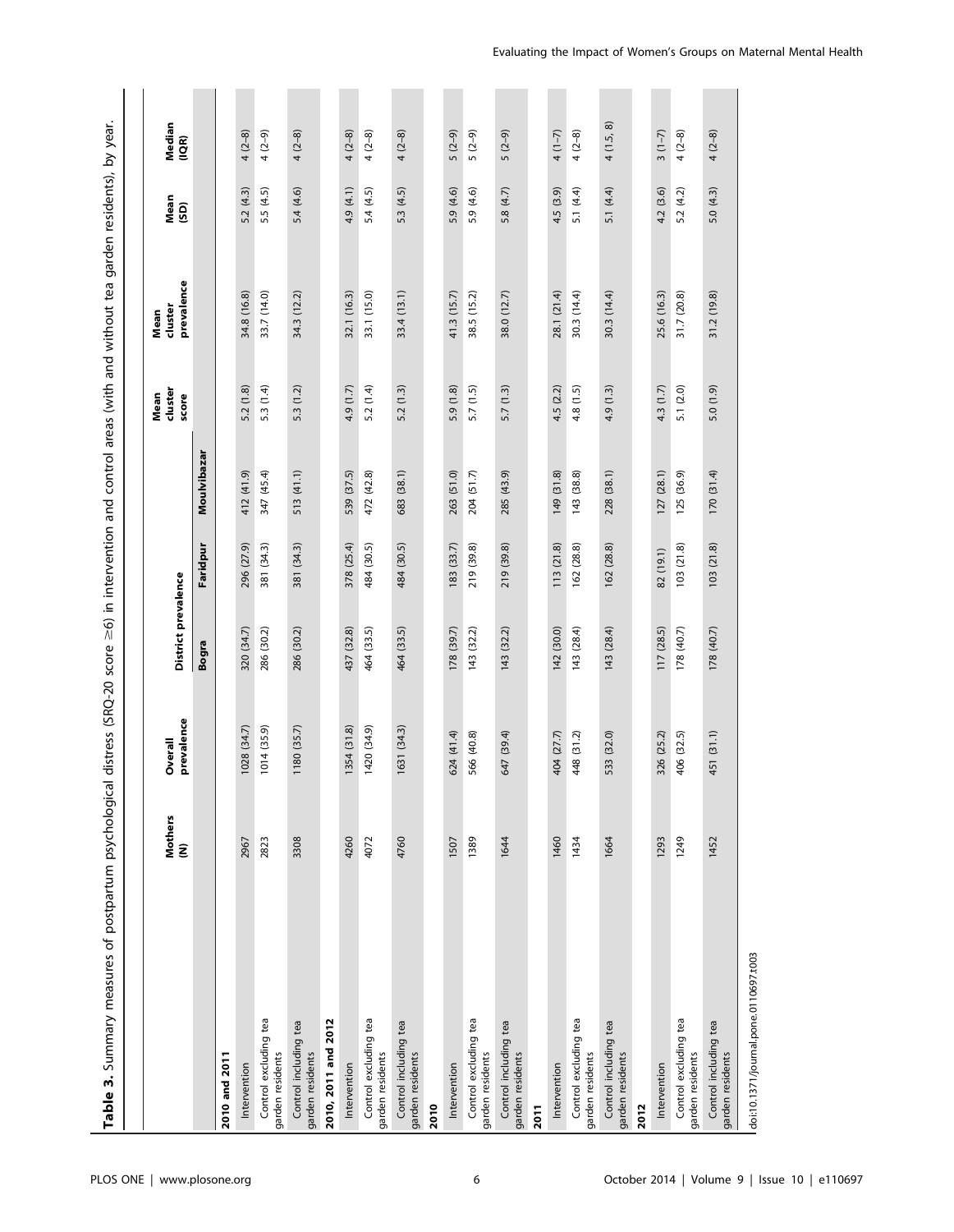Table 4. Evaluation of the effect of participatory women's groups on postpartum psychological distress.

|                     | Including tea garden residents |            |         | <b>Excluding tea garden residents</b> |            |         |
|---------------------|--------------------------------|------------|---------|---------------------------------------|------------|---------|
|                     | <b>Ratio of means</b>          | 95% CI     | P-value | <b>Ratio of means</b>                 | 95% CI     | P-value |
| 2010                | 1.41                           | 0.39, 3.53 | 0.509   | 1.14                                  | 0.35, 3.20 | 0.801   |
| 2011                | 1.78                           | 0.17, 3.18 | 0.391   | 1.89                                  | 0.18, 3.37 | 0.350   |
| 2012                | 0.74                           | 0.15, 2.94 | 0.662   | 0.70                                  | 0.14, 2.83 | 0.617   |
| 2010 and 2011       | 1.44                           | 0.28.3.08  | 0.524   | 1.38                                  | 0.28, 3.02 | 0.586   |
| 2010, 2011 and 2012 | 1.28                           | 0.24, 2.91 | 0.680   | 1.23                                  | 0.23, 2.86 | 0.735   |

doi:10.1371/journal.pone.0110697.t004

# Mothers' characteristics and women's group participation

Table 1 shows that mothers in intervention and control arms were similar with respect to baseline characteristics. Overall, the average age of mothers was 25 years. Most were Muslim and a quarter had never been to school. Around a third had three or more household assets such as a radio, television, bicycle or mobile phone. Only a fifth delivered in facilities and most did not receive adequate antenatal healthcare. The socioeconomic status of respondents excluding the tea garden residents was higher.

Table 1 also shows that the sample of mothers screened with the SRQ-20 was similar to the full baseline sample in terms of socioeconomic characteristics. During the trial period, among the sample screened with the SRQ-20, more mothers received antenatal care in the intervention arm compared to the control arm and the neonatal mortality rate was lower in the intervention arm. These effects were probably due to the women's group intervention. Otherwise, characteristics were balanced across trial arms. Table 2 shows rates of participation in women's group activities for different subgroups of the study sample in intervention clusters. Participation was marginally lower among mothers living in the poorest households, as well as those who were primigravid, younger, or had a secondary education or above. The percentage of respondents who attended at least one group meeting was 33% (490/1507) in 2010, rising to 37% (547/1460) in 2011. Among mothers who had attended meetings, 83% (860/ 1037) attended on a monthly basis.

# Impact of the women's groups on postpartum psychological distress

Using a cut-off score of  $\geq 6$ , the overall prevalence of postpartum psychological distress was 35% (2208/6275) (Table 3). Prevalence and mean SRQ-20 score were lower in the intervention arm, and between 2010 and 2011 there were substantial reductions in prevalence and mean SRQ-20 score in both intervention and control arms. Prevalence was highest in Moulvibazar, especially in 2010. The ICC for SRQ-20 scores was 0.10 (95% CI 0.04, 0.17), suggesting that mothers' SRQ-20 scores within the same cluster were more similar to mothers' scores across clusters. A weighted t-test of log transformed cluster mean SRQ-20 scores showed that overall there was no significant difference in mean SRQ-20 scores between intervention and control arms  $(\beta$  1.44 95% CI 0.28, 3.08) (Table 4). Similarly we found no effect of the intervention by year, or when we excluded tea garden residents. We conducted a sensitivity analysis using data from January to April 2012 in order to assess the impact of women's groups on postpartum psychological distress after a difference in neonatal mortality rates between trial arms had become apparent. We found no significant impact of the groups when these data were included in the analysis (including tea garden residents:  $\beta$  1.28 95% CI 0.24, 2.91 P = 0.680; excluding tea garden residents:  $\beta$  1.23 95% CI 0.23, 2.86 P = 0.735) or analysed separately (including tea garden residents:  $\beta$  0.74 95% CI 0.15, 2.94 P = 0.662; excluding tea garden residents:  $\beta$  0.70 95% CI 0.14, 2.83  $P = 0.617$ .

### Discussion

Consistent with previous studies, we report a high prevalence of postpartum psychological distress among mothers in rural Bangladesh [18,19]. However, in contrast to our expectations, a participatory intervention with women's groups did not significantly reduce postpartum psychological distress in this setting This is surprising given that the intervention substantially reduced neonatal mortality, a risk factor for distress, and that a similar intervention in rural eastern India significantly reduced postpartum psychological distress. Furthermore, coverage of groups and participation among pregnant women in Bangladeshi groups was relatively high, and these factors have been shown to predict effectiveness, at least for neonatal and maternal mortality outcomes [13].

One possible explanation for the absence of a mental health effect is that neonatal mortality was less important as a predictor of postpartum psychological distress in Bangladesh compared to eastern India because the baseline neonatal mortality rate was lower and/or because factors not addressed by the women's groups were more important for maternal mental health. For example, communities in rural Bangladesh are strongly patriarchal and factors associated with gender-based victimization, including domestic violence, marital relationship problems and lack of education, are known to be associated with PCMDs in this setting [19,30,31]. Also, communities in rural Bangladesh are exposed to flooding, storms and epidemics. These environmental stressors possibly contribute to psychological distress through effects on income and physical health [32]. The increased prevalence of postpartum psychological distress in Moulvibazar during 2010 may have been due to severe flooding in the district at this time.

Another possible explanation for the null result is that mechanisms other than a reduction in neonatal mortality account for the mental health benefits of women's groups in eastern India, and these mechanisms were not fully realised in Bangladesh. Contextual factors, including gender and social equality, are likely to influence the way in which women's groups engage with nongroup members in their communities. In rural Bangladesh women are secluded and confined to the house, and although group members disseminated health information among non-group members, with benefits for maternal and child health, social barriers may have prevented them from engaging with women in a way that empowered them more generally, and reduced psycho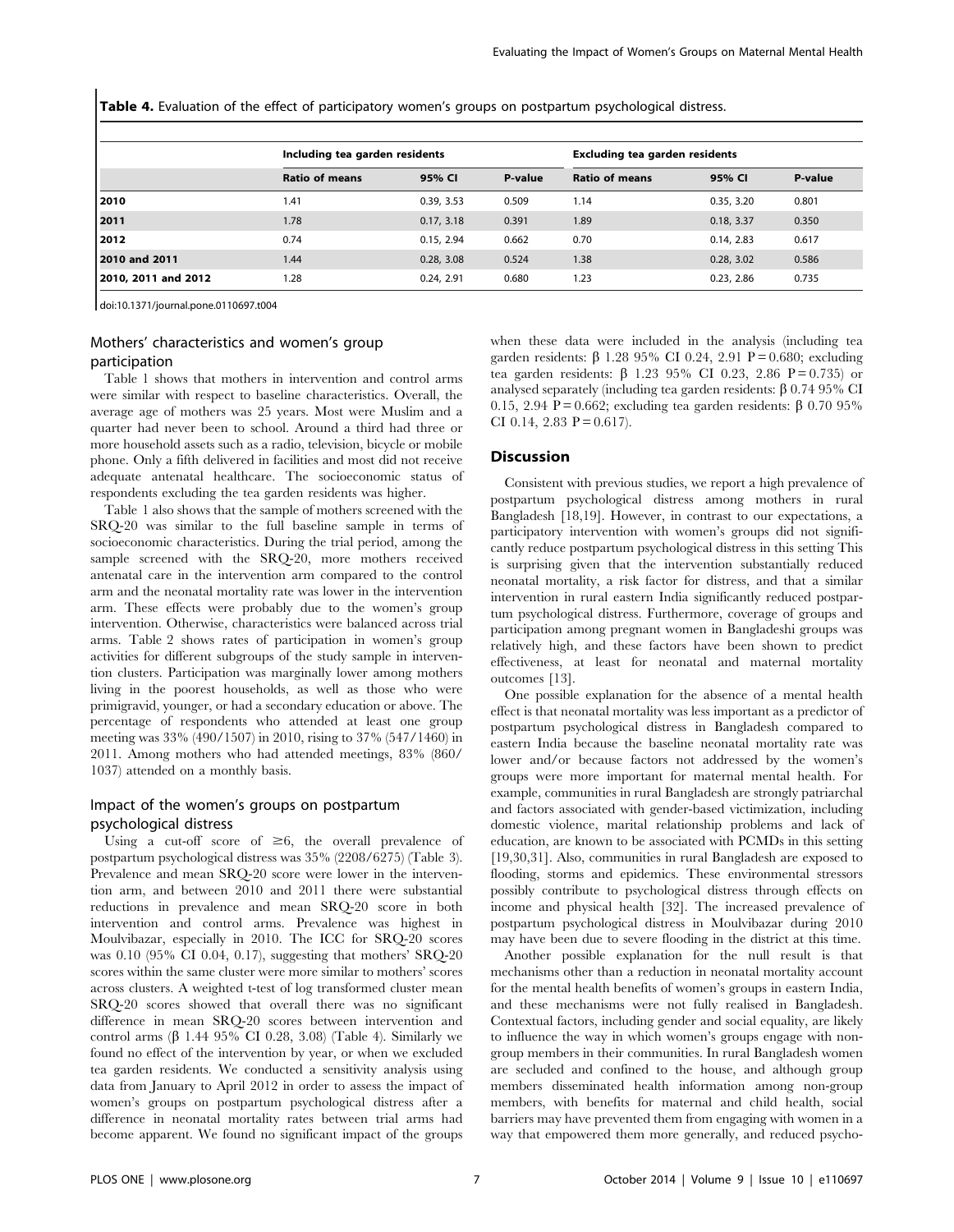logical distress. Further investigation is needed to understand how contextual factors influence strategies used by women's groups, as is research to establish mechanisms for their effects on postpartum psychological distress in eastern India. In India it took until the third year for these effects to be detected. It remains possible that the small differences we observed between trial arms in Bangladesh would increase over time, with the benefits of group participation in reducing distress emerging later.

Our study suggests that women's groups practising participatory learning and action focused on women's, newborn and child health are not universally effective to improve maternal mental health. Evaluations of alternative approaches are urgently needed in Bangladesh and other low-income countries in order to address the lack of evidence-based interventions for PCMDs in these settings. Women's groups are a cost-effective method to engage with disadvantaged women. One approach could therefore be to adapt existing groups by integrating mental health content into participatory learning and action cycles in order to improve awareness of the consequences and causes of PCMDs, and to develop appropriate strategies to address them. Content on context-specific predictors of PCMDs, such as domestic violence and environmental resilience could also be included. Another approach would be to deliver psychological therapy through women's groups. In Uganda, Chile and China, trials of interventions involving group-based cognitive behaviour and interpersonal therapy reported benefits for general and postpartum depression [33–38]. Formative work is needed to assess the cultural acceptability and feasibility of this approach in other settings.

Alternatively interventions could be delivered individually. Evidence from middle-income countries suggests that preventive and treatment programmes for PCMDs delivered during home visits can be effective. For example, a cognitive behaviour intervention delivered by lady health workers in Pakistan and an intervention to improve the quality of the mother infant relationship in South Africa showed promising results for postpartum depression [39,40]. However, individually delivered interventions may be more resource-intensive than group approaches and data are needed to assess the cost-effectiveness of these interventions.

#### Study limitations

Our analysis has three main limitations. First, we only collected data between January and April in 2010, 2011 and 2012. The confidence intervals associated with results in Table 4 are wide,

#### References

- 1. Goldberg D, Huxley P (1992) Common mental disorders: a biosocial model. London, UK: Tavistock/Routledge.
- 2. Harris EC, Barraclough B (1997) Suicide as an outcome for mental disorders: a meta-analysis. British Journal of Psychiatry 170: 205–228.
- 3. Prince M, Patel V, Saxena S, Maj M, Maselko J, et al. (2007) No health without mental health. Lancet 370: 859–877.
- 4. Rahman A, Iqbal Z, Bunn J, Lovel H, Harrington R (2004) Impact of maternal depression on infant nutritional status and illness: a cohort study. Archives of General Psychiatry 61: 946–952.
- 5. Senturk V, Hanlon C, Medhin G, Dewey M, Araya M, et al. (2012) Impact of perinatal somatic and common mental disorder symptoms on functioning in Ethiopian women: The P-MaMiE population-based cohort study. Journal of Affective Disorders 136: 340–349.
- 6. Cooper PJ, Tomlinson M, Swartz L, Woolgar M, Murray L, et al. (1999) Postpartum depression and the mother-infant relationship in a South African peri-urban settlement. British Journal of Psychiatry 175: 554–548.
- 7. Parsons CE, Young KS, Rochat TJ, Kringelbach ML, Stein A (2012) Postnatal depression and its effects on child development: a review of evidence from lowand middle-income countries. British Medical Bulletin 101: 57–79.

and collecting more data would have enabled greater precision. Also, in March and April, farm labourers may be unemployed after the boro crop has been planted and households may therefore be at risk of financial hardship and food insecurity [41]. During these months benefits of the women's groups for maternal mental health may have been masked. Second, we did not assess interrater reliability for the SRQ-20, and therefore differences in mean cluster SRQ-20 scores could be related to inconsistencies between assessors. However, this is unlikely to have resulted in systematic bias since there were many assessors working in multiple unions, in both control and intervention arms. Intervention and surveillance teams were aware of cluster allocation, though there were no incentives for under or over reporting psychological distress. Finally, although we screened most mothers for distress in the first few weeks after childbirth, some were screened up to a year after delivery and we were unable to investigate differential effects of the intervention on early versus late postpartum psychological distress. Because the women's group intervention was designed to benefit individuals beyond those attending groups, we assessed its impact at the population level and did not conduct subanalyses of individuals in the intervention arm.

## Conclusions

Participatory women's groups in rural Bangladesh did not reduce postpartum psychological distress, possibly due to contextual factors and the relative importance of neonatal mortality as a population-level predictor of distress in this setting. An investigation of how contextual factors affect the mechanisms of women's groups across settings is needed, as is local, formative research to identify ways of adapting group-based or individually delivered interventions for maternal mental health.

## Acknowledgments

We are grateful to the women and families who took part in the trial. We thank the Diabetic Association of Bangladesh for supporting the work and Badrun Nahar Bithi for managing the data.

#### Author Contributions

Conceived and designed the experiments: KA AK SS TN BHA MMH JB AC TH AP EF. Analyzed the data: KC. Wrote the paper: KC. Commented on the draft: KA AK SS TN BHA MMH JB AC TH AP EF. Approved the final version: KC KA AK SS TN BHA MMH JB AC TH AP EF.

- 8. Surkan PJ, Kennedy CE, Hurley KM, Black MM (2011) Maternal depression and early childhood growth in developing countries: systematic review and meta-analysis. Bulletin of the World Health Organization 89.
- 9. Fisher J, Mello CD, Patel V, Rahman A, Tran T, et al. (2012) Prevalence and determinants of common perinatal mental disorders in women in low- and lower-middle- income countries: a systematic review. Bulletin of the World Health Organisation 90: 139–149.
- 10. Clarke K, King M, Prost A (2013) Psychosocial Interventions for Perinatal Common Mental Disorders Delivered by Non-Mental Health Specialists in Low and Middle-Income Countries: A Systematic Review and Meta-Analysis. PLoS Medicine 10: e100154.
- 11. Rahman A, Fisher J, Bower P, Luchters S, Tran T, et al. (2013) Interventions for common perinatal mental disorders in women in low- and middle-income countries: a systematic review and meta-analysis. Bulletin of the World Health Organization.
- 12. Hanlon C (2012) Maternal depression in low- and middle- income countries. International Health 5: 4–5.
- 13. Prost A, Colbourn T, Seward N, Azad K, Coomarasamy A, et al. (2013) Women's groups practising participatory learning and action to improve maternal and newborn health in low-resource settings: a systematic review and meta-analysis. Lancet 381: 1736–1746.